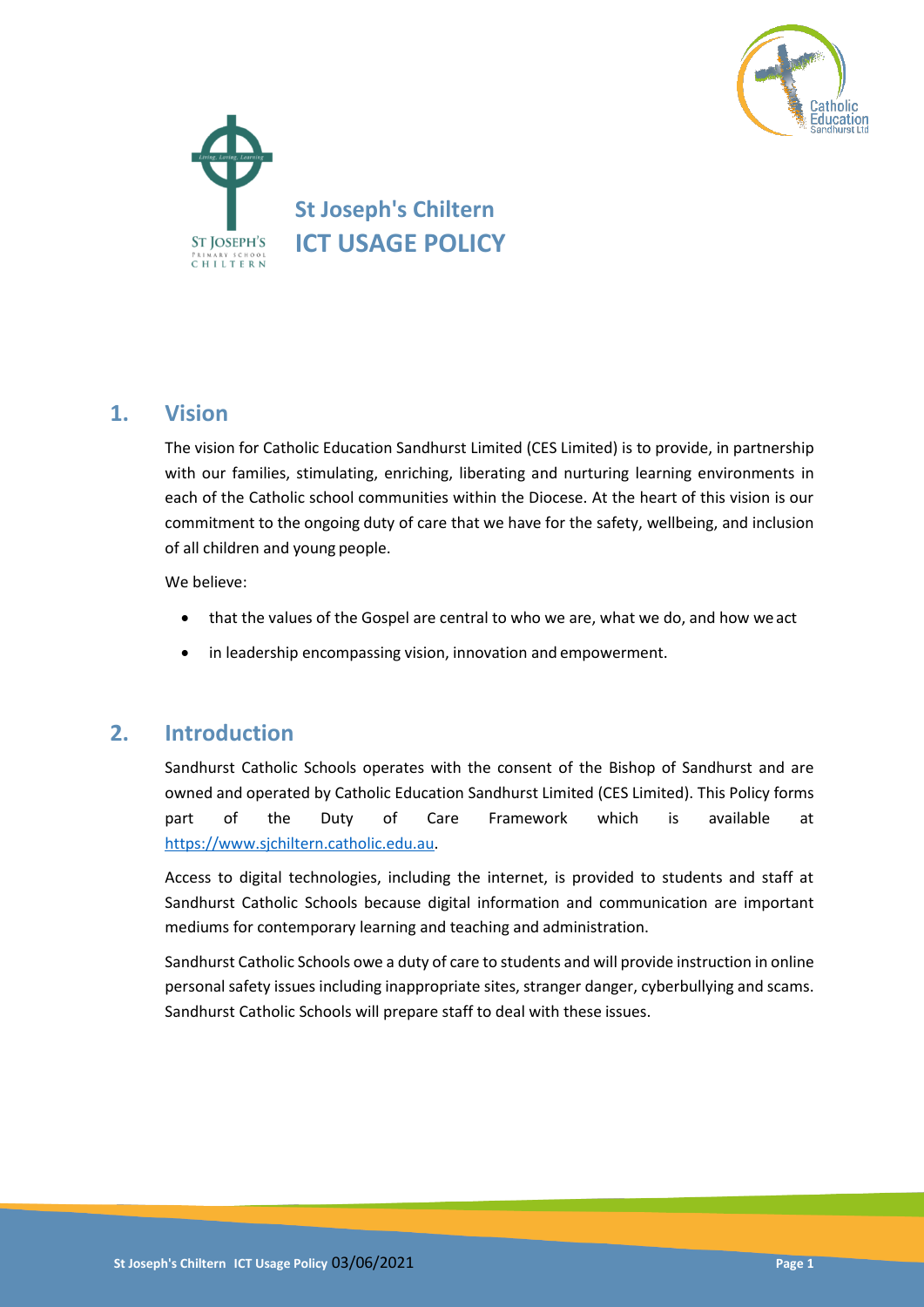### **3. Definitions**

**Computer** is either a desktop or portable laptop device that performs processes, calculations and operations based on instructions provided by a software or hardware program.

**Device** refers to a unit of physical hardware or equipment that provides one or more computing functions within a computer system. It can provide input to the computer, accept output or both. Typical hardware includes a computer mouse, speakers, printer and microphone.

**Email** means the system that enables users to send data over the internet using computers and mobile devices.

**Internet** means the system of interconnected networks that connects computers for data transmission and storage.

**Intranet** refers to a local system of computers enabling students and staff to communicate and share information within their school community.

**Mobile devices** refers to (but is not limited to) mobile phones, tablets or portable storage devices

**Network services** means the facilities and resources located on and delivered via a computerbased network including communication systems, internet and intranet services, mobile devices, electronic mail, web services, printer services, database services, back-up services, file services and network management services.

**Parents** includes parents, guardians and carers.

**Social networking** means web-based services that allow individuals to create their own online profiles and communicate with each other by voice, chat, instant message, image sharing, video conference and blogs in a virtual community.

### **4. Purpose**

*"The digital world is characteristic of the contemporary world...the web and social networks have created a new way to communicate and bond...Yet to understand this phenomenon as a whole, we need to realise that, like every human reality, it has its share of limitations and deficiencies." Pope Francis, Christus vivit, 2019.*

In using and managing internet and network services, students and staff in Sandhurst Catholic Schools are expected to respect the rights and privacy of all persons. They are called upon to respect the dignity of every human person. CES Limited and school communities, educate students in the use of information and communication technologies to assist them to become responsible users, creators and publishers in the digital environment.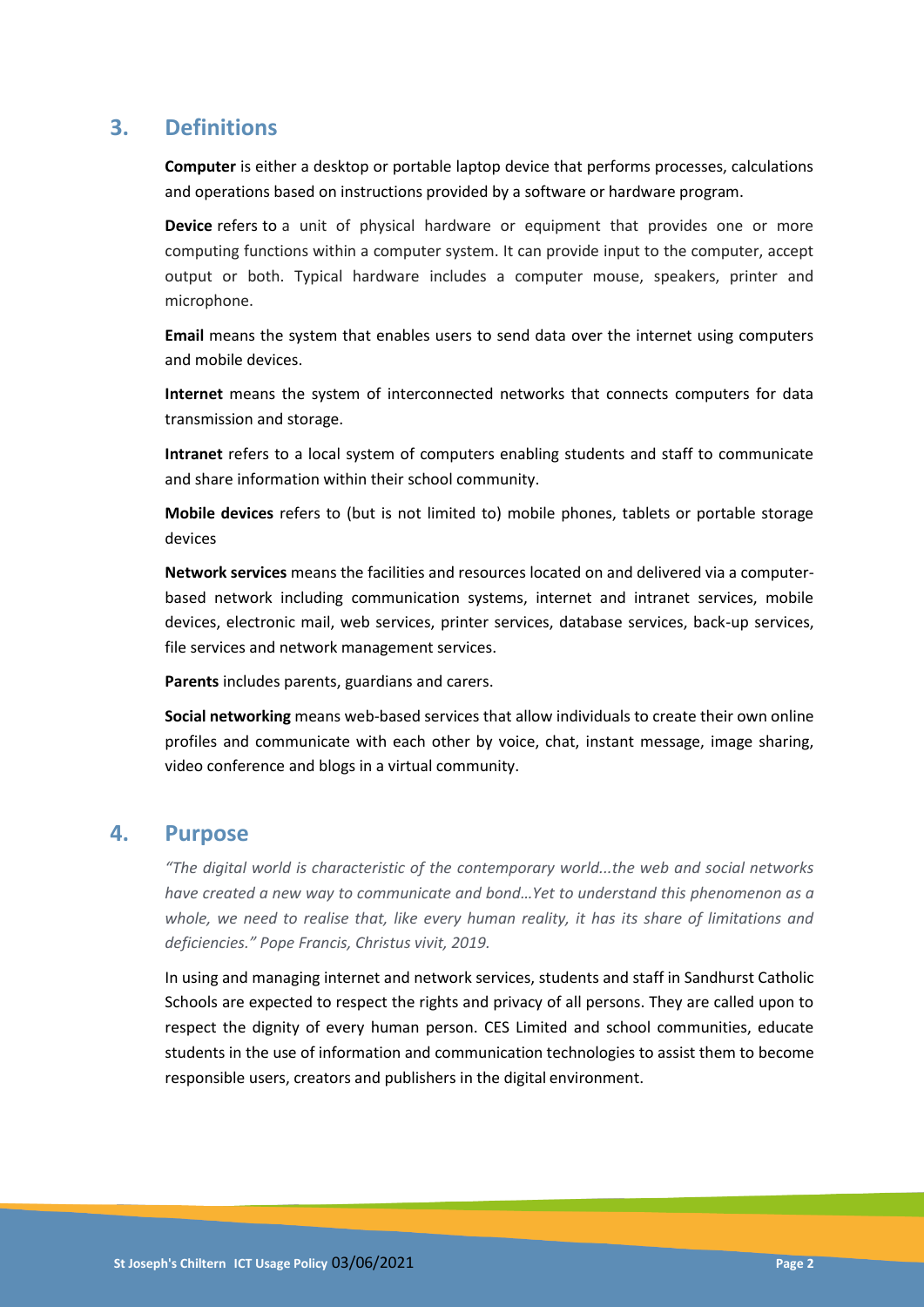# **5. Principles**

The use of digital technologies within our school by staff and students at Sandhurst Catholic Schools is underpinned by the following principles and understanding that:

- digital technologies provide valuable opportunities for staff and students to collaborate, connect and create with peers, colleagues, experts and the wider community
- online behaviour will at all times demonstrate respect for the dignity of each person in the community
- users will behave in a manner that is ethical when using the internet and network services (even for personal communication)
- Catholic beliefs and ethos of the school, and professional expectations and standards required by teachers are demonstrated in the way the technologies are used
- inappropriate online behaviour, including cyberbullying, will not be tolerated from any members of Sandhurst Catholic school communities.

### **6. Scope**

This CES Limited policy applies to members of Sandhurst Catholic school communities in the use of digital technologies. It applies to all computers, devices, internet and network services, information and communication technologies, applications and systems provided, operated and managed by Sandhurst Catholic Schools.

This policy does not apply to curriculum content. The curriculum and teaching practices and pedagogy are outlined in documents related to learning and teaching programs.

# **7. Policy Statement**

All Sandhurst Schools will promote educational excellence and enhance the student learning environment through use of a range of technological and multimedia equipment.

Access to internet and network services is overseen by CES Limited Office to staff and students of Sandhurst Catholic Schools for educational and administrative purposes.

A range of technology platforms, including Google Suite, provide access to a suite of digital technologies. The information, communication and learning technologies used by students in classrooms will be appropriate to the age and development of students.

These technologies are used to support educational, administrative and professional learning within and between Sandhurst Catholic Schools and others. They also enable effective communication with school communities and enable partnerships with teachers for the education of children.

Access rights assigned to students and staff at Sandhurst Catholic Schools will be determined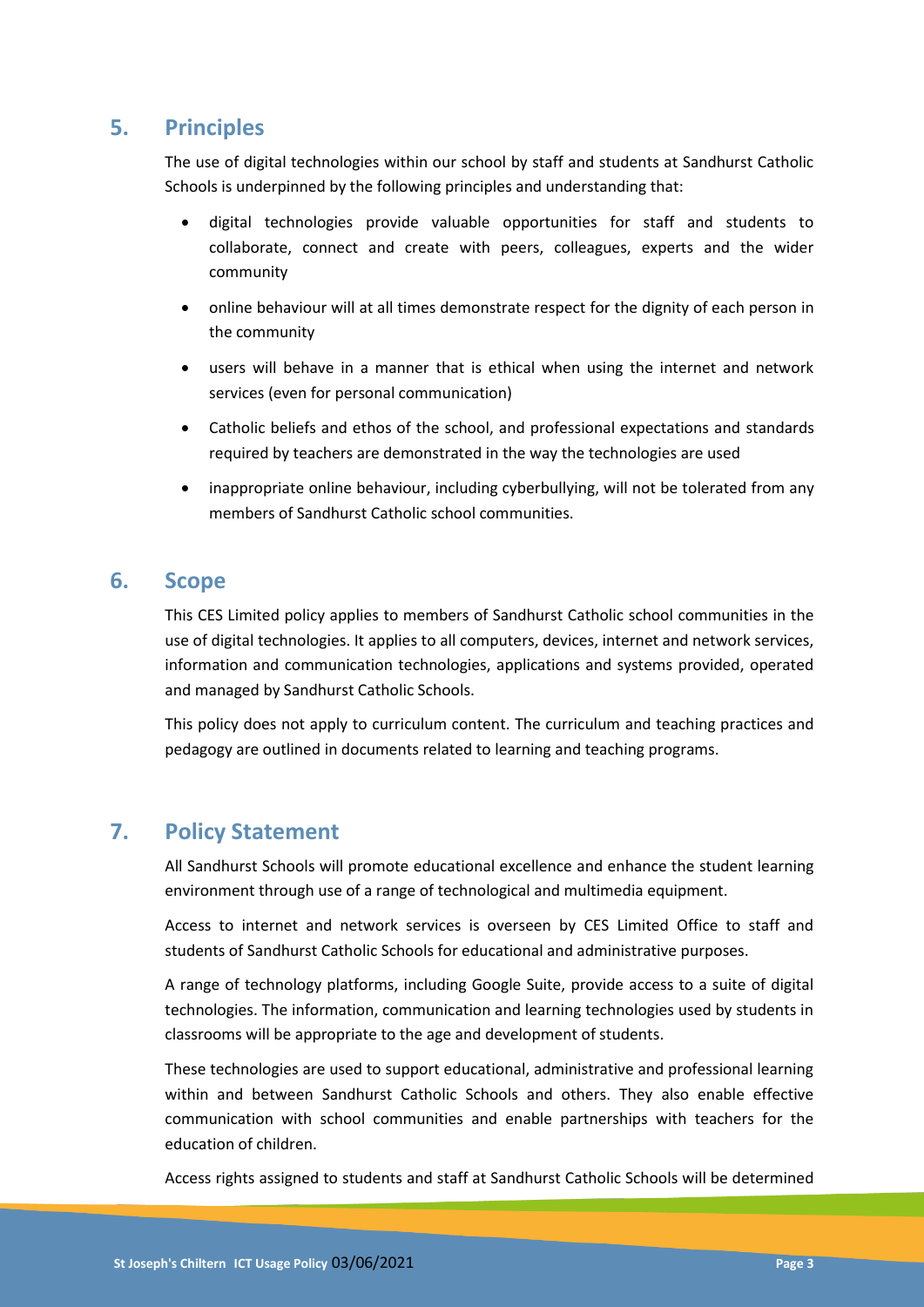by the Principal and may vary as educational and administrative purposes change.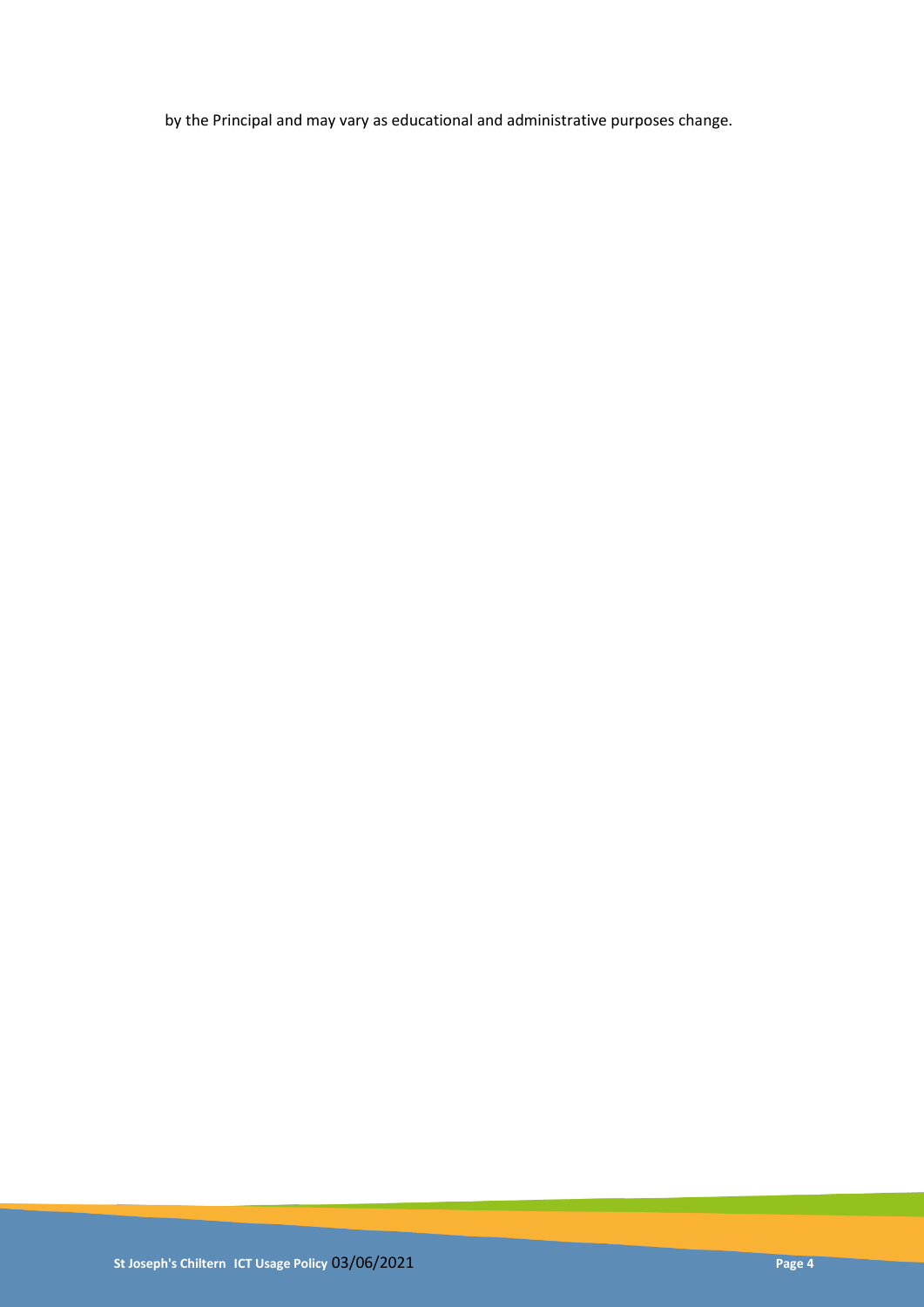Students and staff at Sandhurst Catholic Schools may not use the internet and network services provided for commercial purposes, either offering or acquiring goods or services for personal use. The services cannot be used for political lobbying or for sending unnecessary communications.

### **8. Expectations of users**

All students and staff at Sandhurst Catholic Schools are required to use the internet and network services in accordance with this policy. Any use of devices or services that may be questionable, offensive, and controversial or against the Catholic ethos is unacceptable. This includes personal communication with students on matters not related to curriculum or education. These standards apply whenever CES Limited Office/Sandhurst Catholic Schools equipment or communication lines are used, including use from home or other non-school location and when a private account is used.

All Sandhurst Catholic Schools will communicate the rules regarding personal use of mobile and other electronic devices and responsesto breaches of these rulesto school communities.

#### **8.1 Non-compliance with this policy**

Disciplinary action may be undertaken by Sandhurst Catholic Schools against any student or staff member who is found to be inappropriately using the provided internet, network services or mobile device. Principals will determine the disciplinary measures to be undertaken in accordance with other policies and guidelines. These measures are outlined in staff handbooks or the Acceptable User Agreement for students used by Sandhurst Catholic Schools.

### **8.2 Duty of Care**

Sandhurst Catholic Schools will provide instruction to students in online personal safety issues including inappropriate sites, stranger danger, cyberbullying and scams. Staff in Sandhurst Catholic Schools are provided with professional learning to assist them to deal with these issues. School staff in conjunction with the Principal will identify any risk management issues and follow protocols for managing, recording, monitoring, and minimizing risks.

#### **8.3 Monitoring**

#### **Students**

Online activities may be monitored or reviewed to assess network efficiency, examine system security and to investigate alleged breaches of this policy.

#### **Staff**

An authorised person (e.g. a Principal, or other CES Limited staff member) can monitor use of CES Limited ICT resources. Server logs may also be used in an investigation of an alleged breach of this policy.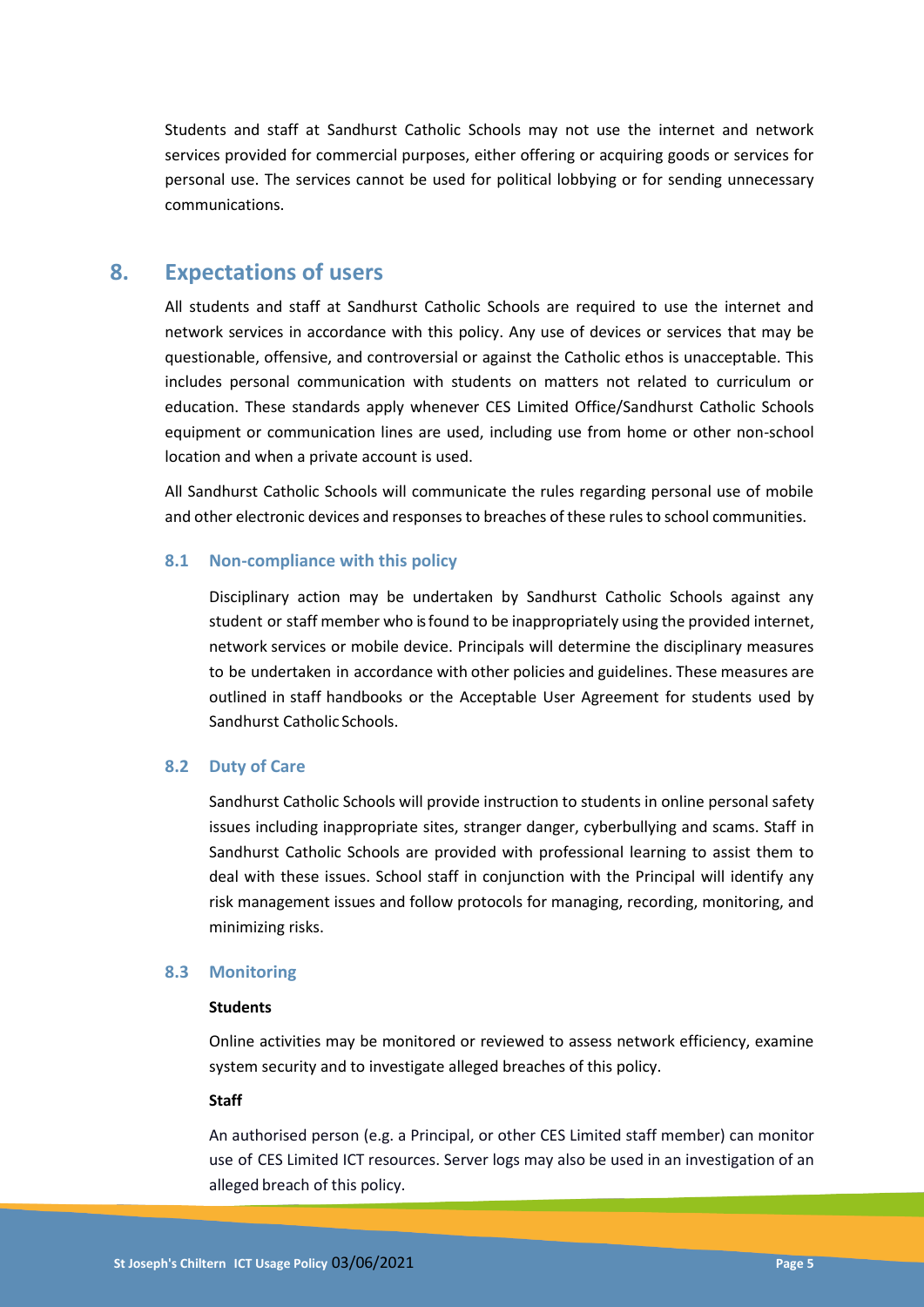#### **Security**

To minimise risk to CES Limited information and communication networks from viruses and intrusions, current virus screening software is to activate and where appropriate, passwords are to be used by staff and students of Sandhurst Catholic Schools. Firewalls are to be maintained. The management of system protocols and configurations are the responsibility of the staff authorised by the school or CES Limited. Non-authorised staff and students are not permitted to have access to these levels of system management.

#### **Email**

Email service is provided for educational and administrative purposes. Staff and students at Sandhurst Catholic Schools must identify themselves appropriately by using a signature block at the bottom of the email message that includes their name, school phone number and postal address. Sandhurst Catholic Schools advise students and staff that they may be held accountable for the email they create and distribute using the network.

#### **Websites**

Sandhurst Catholic Schools may create, or have created, websites with the approval of the Principal in the school. These websites must be established and maintained in accordance with CES Limited policies and guidelines and relevant legislation.

#### **Social networking**

Provision of social networking for students must be related to an educational purpose. This is at the discretion of the Principal.

### **9. Acceptable Use Agreements**

### **Students**

Sandhurst Catholic Schools provides students and parents, guardians and/or carers with the following:

- A copy of the school's Acceptable use Agreement
- A copy of this policy
- Code of Conduct for students.

The Acceptable Use Agreement is provided in full for consideration by all signatories. The Agreement is to be signed by the student, parent, guardian and/or carer and school representative before the student is given access to and use of a school's internet, network services and devices.

#### **Staff**

Staff are required to use the internet and network services in accordance with this and other policies. Sandhurst Catholic Schools provides staff with the following:

A copy of this policy